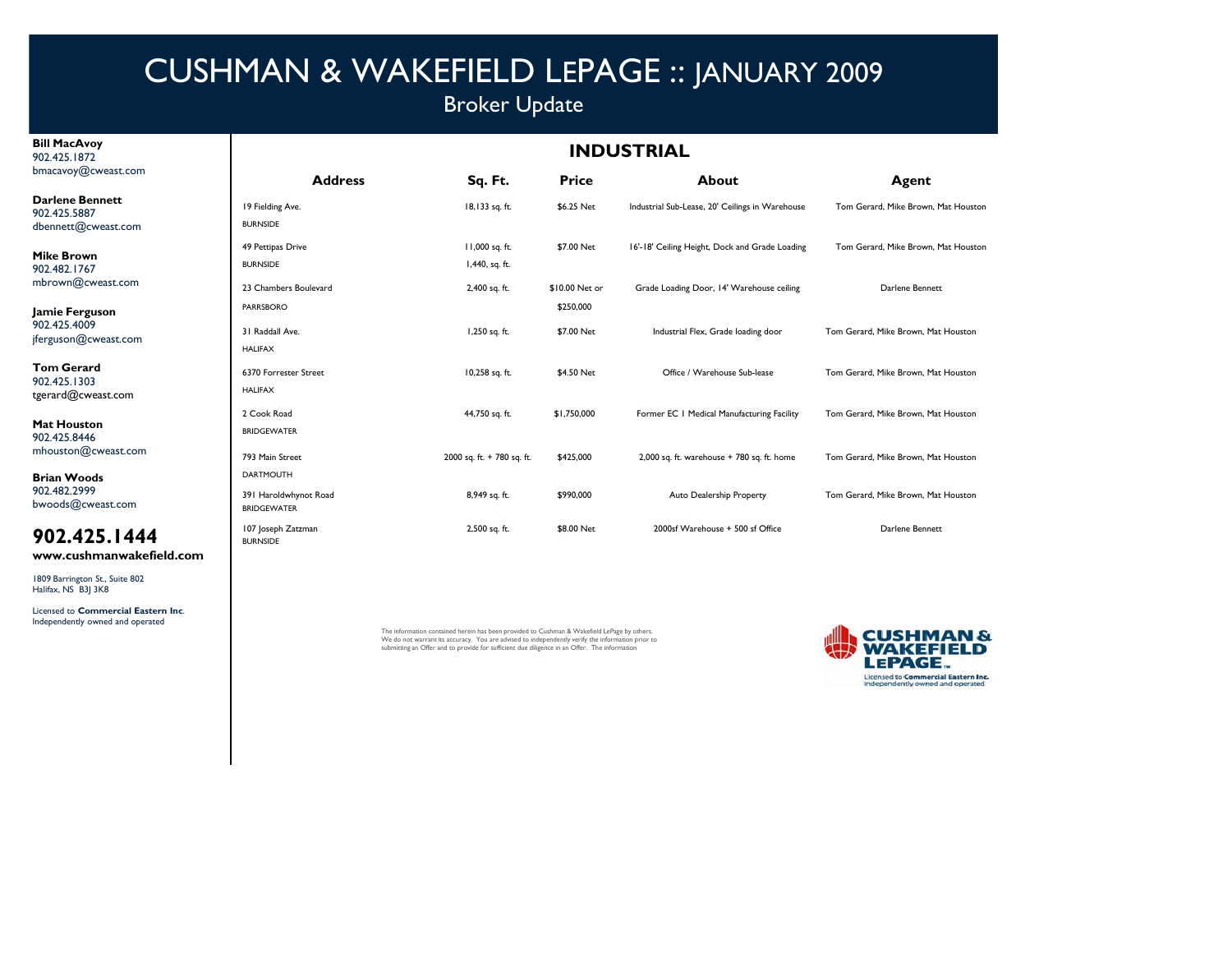### Broker Update

#### **Bill MacAvoy** 902.425.1872bmacavoy@cweast.com

**Darlene Bennett**902.425.5887dbennett@cweast.com

**Mike Brown** 902.482.1767mbrown@cweast.com

**Jamie Ferguson** 902.425.4009jferguson@cweast.com

**Tom Gerard**902.425.1303tgerard@cweast.com

**Mat Houston** 902.425.8446mhouston@cweast.com

**Brian Woods** 902.482.2999 bwoods@cweast.com

### **902.425.1444**

**www.cushmanwakefield.com**

1809 Barrington St., Suite 802 Halifax, NS B3J 3K8

Licensed to **Commercial Eastern Inc**. Independently owned and operated

**INVESTMENT**

| <b>Address</b>                                      | Sq. Ft.                              | <b>Price</b> | About                                       | Agent                               |
|-----------------------------------------------------|--------------------------------------|--------------|---------------------------------------------|-------------------------------------|
| 6 Ford Street<br><b>HALIFAX</b>                     | 43 Unit Apartment                    | \$2,475,000  | 4 Storey, Elevatored Building with 43 Units | Tom Gerard, Mike Brown, Mat Houston |
| 6266 Liverpool Street<br><b>HALIFAX</b>             | 4 Unit Townhouse                     | \$890,000    | 3 Storey Townhouse Complex with 4 Units     | Tom Gerard, Mike Brown, Mat Houston |
| 1378 Beford Highway<br><b>BEDFORD</b>               | 3,750 sq. ft.                        | \$675,000    | Office / Retail                             | Jamie Ferguson                      |
| 5560-5569 Cunard Street<br><b>HALIFAX</b>           | 9,900 sq. ft.                        | \$950,000    | Central Halifax Redevelopment Site          | Tom Gerard, Mike Brown, Mat Houston |
| 36A & 36B Riverside Drive<br><b>LOWER SACKVILLE</b> | $2 \times 12$ Unit<br>Apartment Bldg | \$2,200,000  | 2 X 3 Storey Garden Style Apartments        | Tom Gerard, Mike Brown, Mat Houston |

The information contained herein has been provided to Cushman & Wakefield LePage by others. We do not warrant its accuracy. You are advised to independently verify the information prior to submitting an Offer and to provide for sufficient due diligence in an Offer. The information contained herein may change from time to time without notice. The properties may be withdrawn from the market at any time without notice

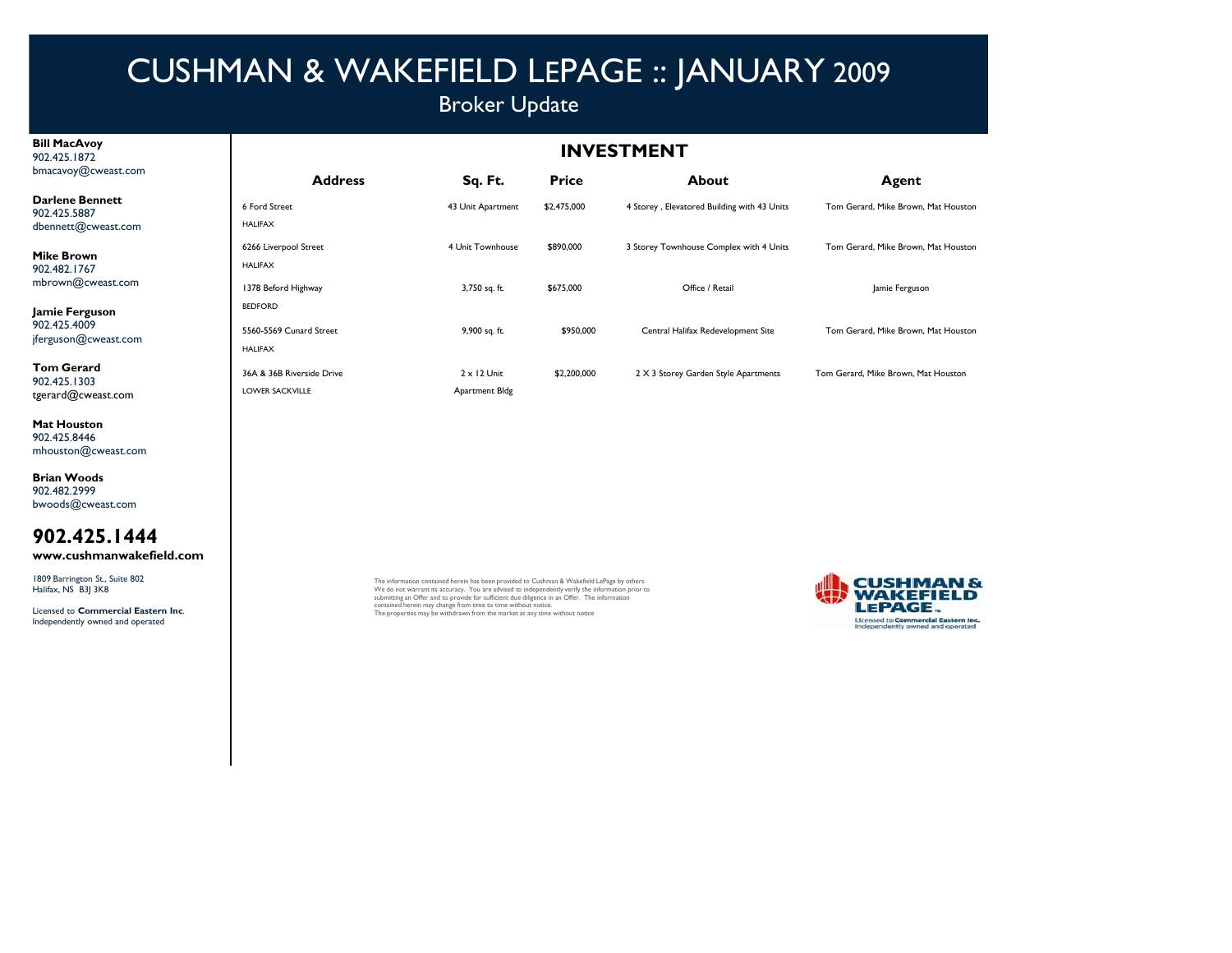## Broker Update

**OFFICE**

**Bill MacAvoy** 902.425.1872bmacavoy@cweast.com

Halifax, NS B3J 3K8

Licensed to **Commercial Eastern Inc**.

#### **Address Sq. Ft. Price About Agent** 1809 Barrington 2,993 sq. ft. Call for details 7 offices, Boardroom and Kitchen/Service Area Darlene Bennett HALIFAX - Sublease77 Chain Lake Drive **1988** The Structure 4,610 sq. ft. \$14.00 Net Lots of Free Parking The Structure Brian Woods BAYERS LAKE2774 Robie Street 2774 Robie Street 3,500 sq. ft. \$10.00 Net Second Floor Office Space 3,500 sq. ft. 3500 sq. ft. 3500 sq. ft. 3500 Sq. ft. 3500 Sq. ft. Second Floor Office Space 3,500 sq. ft. 3500 sq. ft. 3500 Sq. ft. 350 HALIFAX2,334 Longard Plaza 2,700 sq. ft. \$18.00 Gross 10 Offices, Kitchen, Boardroom, lots of free parking Tom Gerard, Mike Brown, Mat Houston HALIFAX**Darlene Bennett**902.425.5887dbennett@cweast.com **Mike Brown**902.482.1767mbrown@cweast.com **Jamie Ferguson** 902.425.4009jferguson@cweast.com **Tom Gerard Ge <sup>a</sup> d**5991 Spring Garden Road 1,468 m 1,468 sq. ft. \$8.00 Net 3rd Floor Office for Sublet Tom Gerard, Mike Brown, Mat Houston HALIFAX273 Bedford Highway 2,700 sq. ft. \$17.50 Net Second Floor Office Space Brian Woods ROCKINGHAM1300 Hollis Street 2,500 sq. ft \$14.00 Net Ground Floor Offices, Shared Kitchen, Tom Gerard, Mike Brown, Mat Houston HAI IFAX 2 Boardrooms and Reception 1601 Lower Water Street 7,000 - 10,000 sq.ft. Call for details 3-4 offices, boardroom, meeting room, open area Darlene Bennett HALIFAX - Sublease Workstations and furniture may be available 1969 Upper Water Street 1,979 sq.ft. Call for details 20th Floor, 3 offices, boardroom. Darlene Bennett Darlene Bennett HALIFAX - Sublease Leaseholds in excellent condition902.425.1303tgerard@cweast.com **Mat Houston**902.425.8446mhouston@cweast.com **Brian Woods**902.482.2999bwoods@cweast.com **902.425.1444www.cushmanwakefield.com**1809 Barrington St., Suite 802

Independently owned and operated The information contained herein has been provided to Cushman & Wakefield LePage by others. We do not warrant its accuracy. You are advised to independently verify the information prior to submitting an Offer and to provide for sufficient due diligence in an Offer. The information contained herein may change from time to time without notice. The properties may be withdrawn from the market at any time without notice

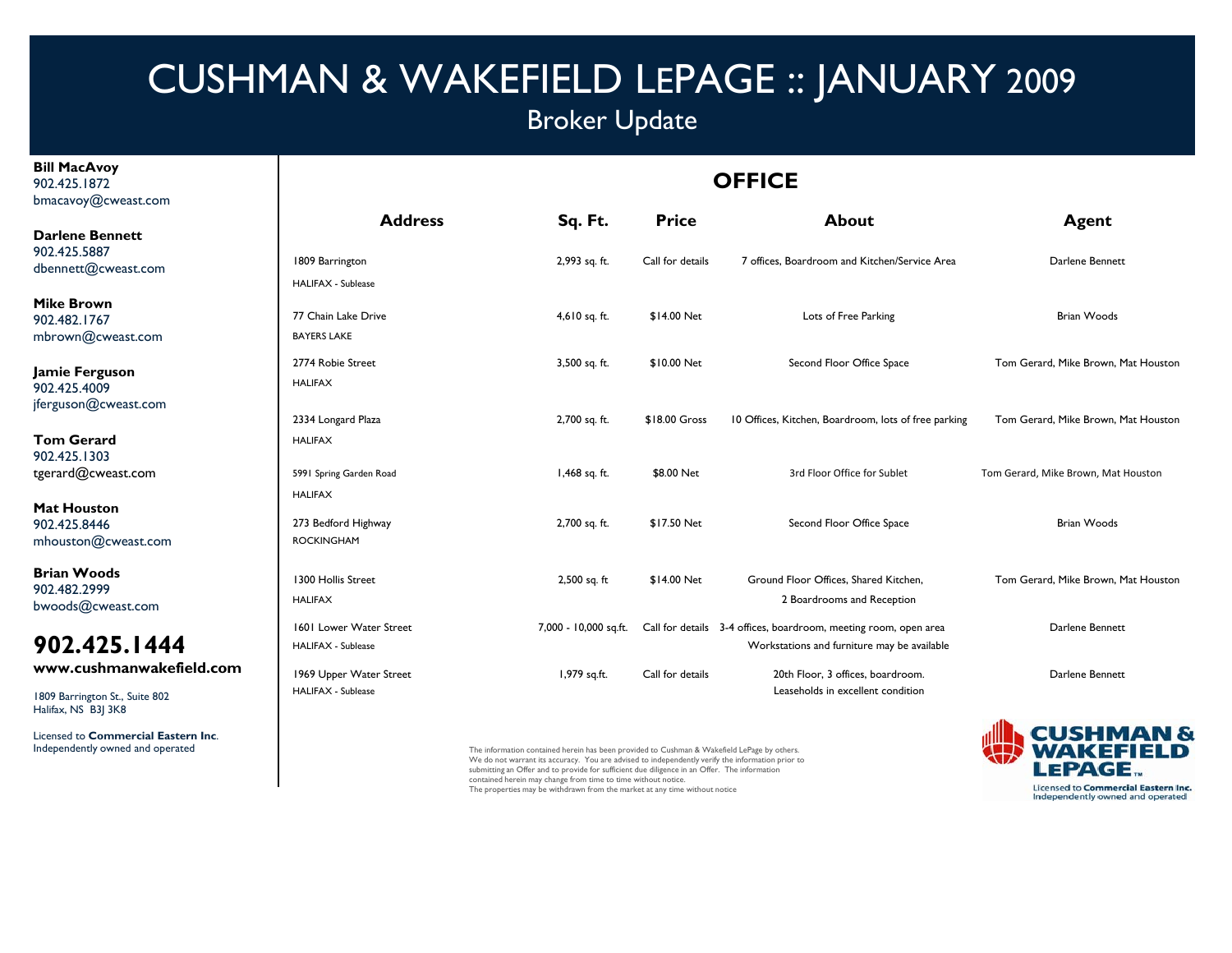## Broker Update

**Bill MacAvoy** 902.425.1872bmacavoy@cweast.com

**Darlene Bennett** 902.425.5887dbennett@cweast.com

**Mike Brown**902.482.1767mbrown@cweast.com

**Jamie Ferguson** 902.425.4009jferguson@cweast.com

**Tom Gerard**902.425.1303tgerard@cweast.com

**Mat Houston**902.425.8446mhouston@cweast.com

**Brian Woods**902.482.2999bwoods@cweast.com

**902.425.1444www.cushmanwakefield.com**

1809 Barrington St., Suite 802 Halifax, NS B3J 3K8

Licensed to **Commercial Eastern Inc**. Independently owned and operated

| <b>Address</b>            | Acres            | <b>Price</b> | <b>About</b>                              | <b>Agent</b>                        |
|---------------------------|------------------|--------------|-------------------------------------------|-------------------------------------|
| <b>Bell Boulevard</b>     | 118 Acres        | \$1,080,000  | Undeveloped Highway Frontage - Commercial | Tom Gerard, Mike Brown, Mat Houston |
| <b>ENFIELD</b>            |                  |              |                                           |                                     |
| <b>II</b> Church Street   | 2.53 Acres       | \$1,000,000  | Land in Antigonish                        | Tom Gerard, Mike Brown, Mat Houston |
| <b>ANTIGONISH</b>         |                  |              |                                           |                                     |
| Portobello Rd.            | +/- 100 Acres    | \$350,000    | Residential Development                   | <b>Brian Woods</b>                  |
| WAVERLEY                  |                  |              |                                           |                                     |
| 740 Bowater Mersey Road   | 18.2 Acres       | \$950,000    | MU-2 Zone                                 | Tom Gerard, Brian Woods             |
| <b>UPPER TANTALLON</b>    |                  |              |                                           |                                     |
| <b>Autumn Drive</b>       | 5.8 Acres        | \$175,000    | Potential residential development         | Tom Gerard, Mike Brown, Mat Houston |
| SPRYFIELD                 |                  |              |                                           |                                     |
| Bayers Lake Business Park | 36,354 sq. ft.   | \$575,000    | Zoned I-3 Industrial                      | Tom Gerard, Mike Brown, Mat Houston |
| <b>HALIFAX</b>            |                  |              |                                           |                                     |
| <b>Bell Boulevard</b>     | <b>110 Acres</b> | \$880,000    | Opposite Adesa                            | Tom Gerard, Brian Woods             |
| <b>ENFIELD</b>            |                  |              |                                           |                                     |
| Montague Lands            | 14.81 Acres      | \$335,000    | Undeveloped Residential Lands             | Tom Gerard, Mike Brown, Mat Houston |
| Montague Gold Mines       |                  |              |                                           |                                     |

The information contained herein has been provided to Cushman & Wakefield LePage by others. We do not warrant its accuracy. You are advised to independently verify the information prior to<br>submitting an Offer and to provide for sufficient due diligence in an Offer. The information<br>contained herein may change from The properties may be withdrawn from the market at any time without notice



#### **LAND**